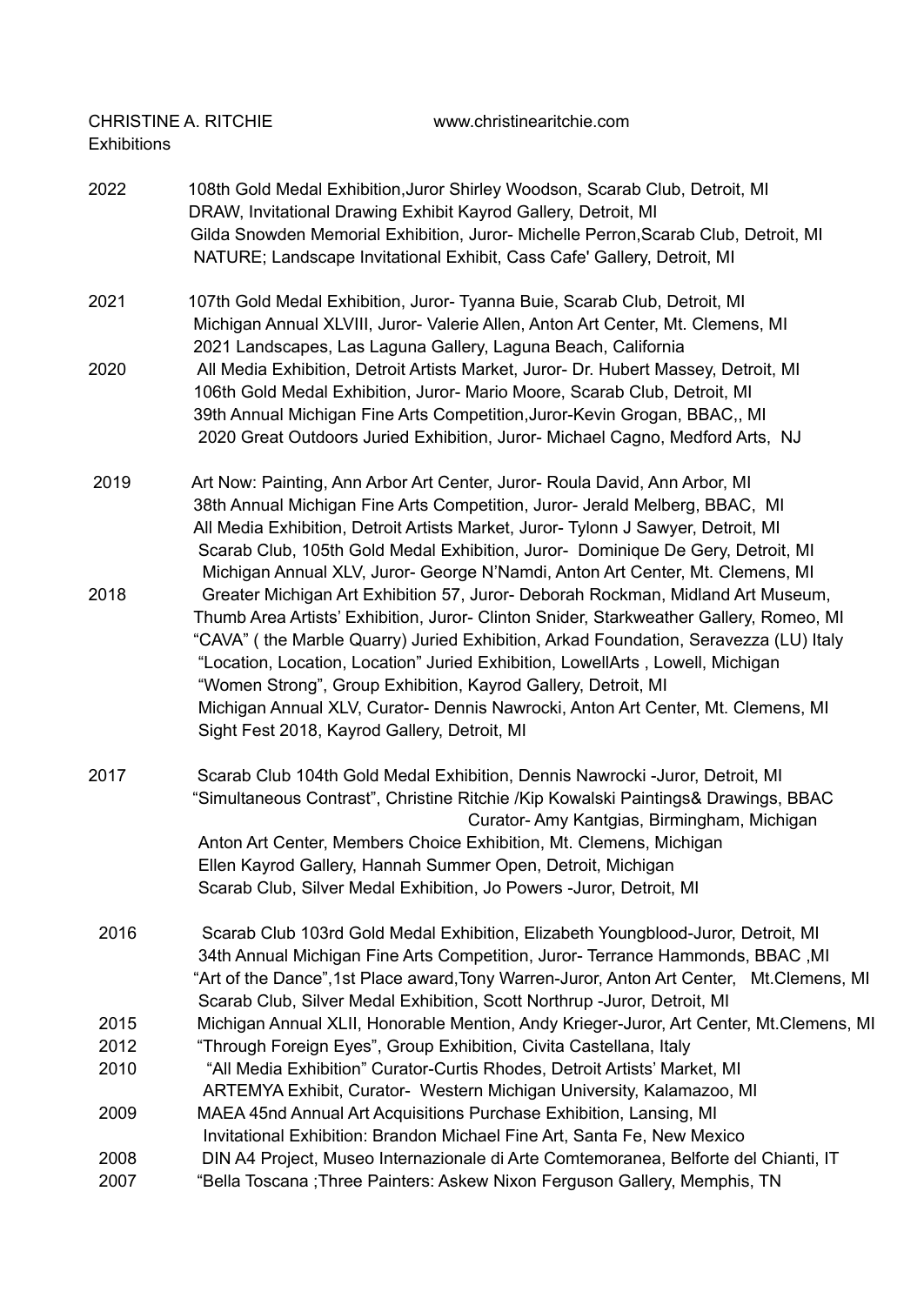| 2006 | MAEA 42nd Annual Art Acquisitions Purchase Exhibition, Lansing, MI<br>DIN A4 Project Drawings, KUNSTTRANSFER, Oberbruch, Germany |
|------|----------------------------------------------------------------------------------------------------------------------------------|
| 2005 | Whittier Fine Arts Gallery, TICA Group Show, Witchita, Kansas                                                                    |
|      | DIN A4 Project Drawings, Galeria Fundacion Alsheimer, Leon, Mexico                                                               |
| 2004 | DIN A4 Project Drawings, Exposiciones Ayuntamient, Mijas, Spain                                                                  |
|      | DIN A4 Project Drawings, Likovna Gallerija Grada Zenica Hergzegovina Bosnia                                                      |
|      | "Female as Goddess " Group Show, Stonerow Studios, Jim Thorpe, PA                                                                |
|      | Michigan Annual XXXII, Honorable Mention, Stanley Rosenthal-Juror, Art Center,                                                   |
| 2003 | Mt. Clemens, MI                                                                                                                  |
|      | "Metamorphosis", Group Exhibit, Buckman Arts Center, Memphis, TN                                                                 |
|      | DIN A4 Project Drawings, LOKAL Gallery, Krakow, Poland                                                                           |
|      | Macomb Community College Faculty Exhibit, Michigan                                                                               |
| 2002 | SOLO Exhibition, Stonerow Studios, Jim Thorpe, PA                                                                                |
|      | DIN A4 L5 Projects Drawing XPO, MCC Gallery, Clinton Twp., Michigan                                                              |
|      |                                                                                                                                  |
| 2001 | "Duende", Painting Exhibition, Ritchie/Gara't, Buckman Arts Center, Memphis, TN                                                  |
|      | DIN A4 L5 Projects Drawing XPO, Stadsbibliotheek, Roermond, Netherlands                                                          |
|      | Macomb Community College Faculty Exhibit, Michigan                                                                               |
| 2000 | DIN A4 L5 Projects Drawing Collection, Roermond, Netherlands                                                                     |
|      | SOLO Exhibition, Marie Feliz Gallery, Jim Thorpe, PA                                                                             |
|      | Macomb Community College Faculty Exhibit, Michigan                                                                               |
|      | Michigan Annual XXVIII, Sergio De Gusti-Juror, Mt Clemens Art Center                                                             |
| 1999 | Ritchie/Gara't "Landscape & Memory", Stonerow Studios, Jim Thorpe, PA                                                            |
| 1998 | MCC Faculty Exhibition, MCC Gallery, Clinton Twp., MI                                                                            |
| 1997 | Ritchie/ Le Preux, Merrimac College Gallery, N. Andover, Mass.                                                                   |
|      | Macomb Community College Gallery/ 2-Person Exhibition                                                                            |
| 1996 | Michigan Annual XXIV, AI Hinton-Juror, Anton Art Center, Mt.Clemens, MI                                                          |
| 1994 | Salon Show", OIA Exhibition Space, NY, NY                                                                                        |
| 1989 | 101 Wooster Gallery, Group Show, NY, NY                                                                                          |
| 1988 | "Ritchie/ Iberti", Tompkins College Center Gallery, Allentown, PA                                                                |
| 1987 | Expressionism", Parker Bratton Gallery, NY, NY                                                                                   |
| 1986 | SOLO Exhibition, Bell Gallery, Rhinebeck, NY                                                                                     |
|      | 101 Wooster Gallery, Group Show, NY, NY<br>Bell Gallery, Rhinebeck, NY                                                           |
|      | Endangered Species", Group Show, Puck Gallery, NY, NY                                                                            |
| 1985 | SOLO Exhibition 101 Wooster, NY, NY                                                                                              |
| 1984 | "Ten Painters" U.S. Courthouse, Brooklyn, NY                                                                                     |
|      | Gallery Artists, Contemporary Emerging Artists, Brooklyn, NY Brooklyn Museum                                                     |
|      | Community Gallery, Brooklyn, NY                                                                                                  |
|      | "The Valentine Show" CITY ARTS Benefit Show, NY, NY                                                                              |
|      | "Groupstrips", Borough Presidents' Gallery, NY, NY                                                                               |
|      | Fifth Annual Brooklyn Waterfront Artists' Show                                                                                   |
| 1983 | "BWAC" Brooklyn Arts and Cultural Association Downtown Cultural Center                                                           |
|      | Fourth Annual Brooklyn Waterfront Artists' Show                                                                                  |
| 1982 | "Mimes and Miniatures BACA DCC, Brooklyn, NY                                                                                     |
|      |                                                                                                                                  |